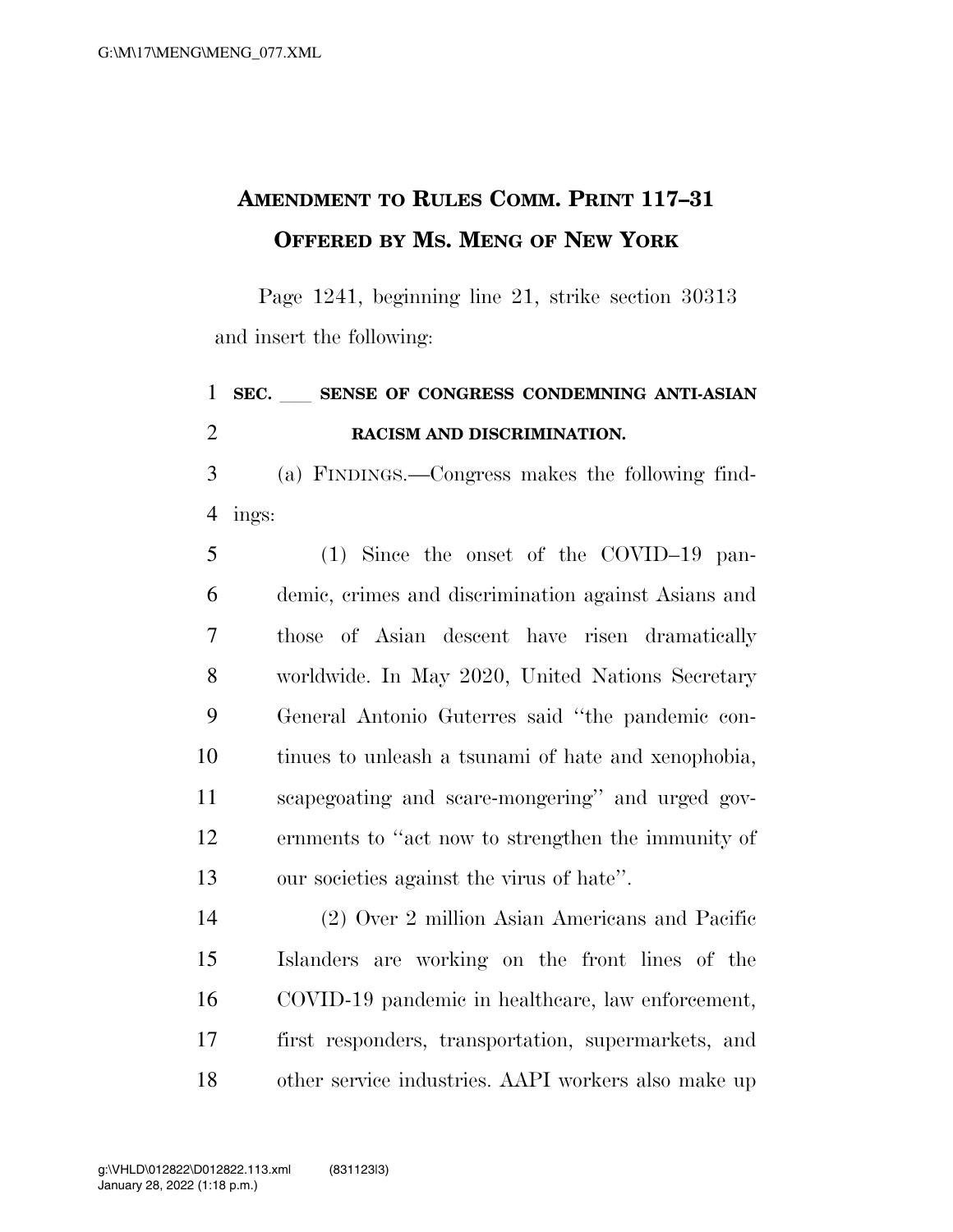| $\mathbf{1}$   | a large share—between 6 percent and 12 percent        |
|----------------|-------------------------------------------------------|
| $\overline{2}$ | based on sector—of the bio medical field.             |
| 3              | (3) The United States Census Bureau notes             |
| $\overline{4}$ | that Americans of Asian descent made up 7.2 per-      |
| 5              | cent of the population according to the 2020 decen-   |
| 6              | nial census, and that Asian Americans are the fast-   |
| 7              | est-growing racial group in the United States, pro-   |
| 8              | jected to represent 14 percent of the United States   |
| 9              | population by 2065.                                   |
| 10             | $(4)$ Since January 2020, there has been a dra-       |
| 11             | matic increase in reports of hate crimes and inci-    |
| 12             | dents against those of Asian descent;                 |
| 13             | $(5)$ According to reports, there are over $10,000$   |
| 14             | reported cases of anti-Asian American hate incidents  |
| 15             | and discrimination related to COVID-19 between        |
| 16             | March 19, 2020 and September 30, 2021;                |
| 17             | (6) Local police departments are reporting an         |
| 18             | exponential increase in anti-Asian hate incidents and |
| 19             | crimes. The New York Police Department reported       |
| 20             | a 343 percent spike in anti-Asian crime in 2021       |
| 21             | from 2020, and the San Francisco Police Depart-       |
| 22             | ment reported anti-AAPI hate crimes increased by      |
| 23             | 567 percent from 2020 to 2021;                        |
| 24             | (7) Multiple incidents of anti-Asian violence oc-     |
| 25             | curred since March 2020, including a woman wear-      |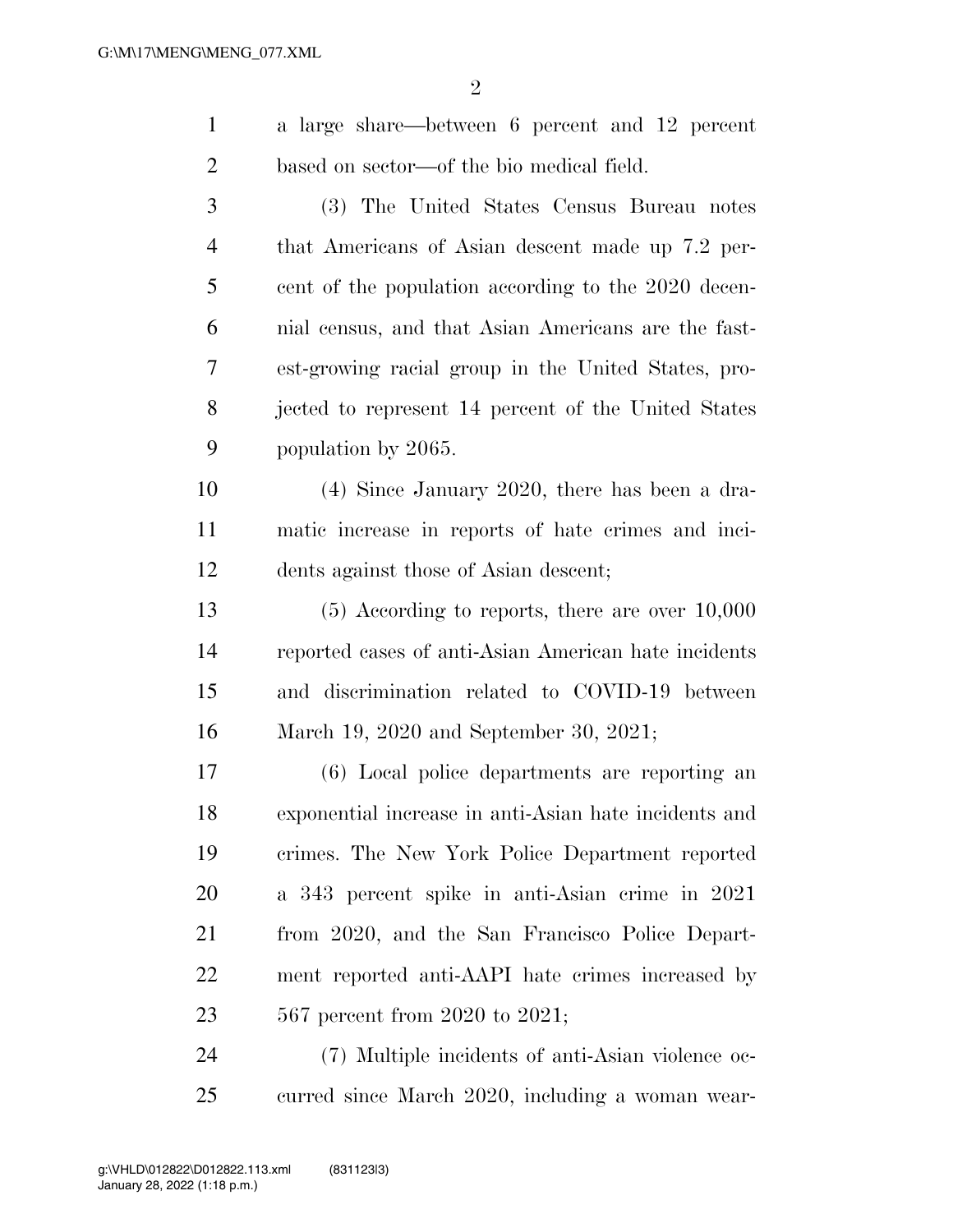| $\mathbf{1}$   | ing a mask who was kicked and punched at a New        |
|----------------|-------------------------------------------------------|
| $\overline{2}$ | York City subway station, two children and two        |
| 3              | adults were stabbed at a wholesale grocery store in   |
| $\overline{4}$ | Midland, Texas, a couple was assaulted and robbed     |
| 5              | by a group of attackers in Philadelphia, and a 16-    |
| 6              | year-old boy was sent to the hospital after being at- |
| 7              | tacked by bullies in Los Angeles, California;         |
| 8              | (8) Anti-Asian discrimination and hate since          |
| 9              | the start of the COVID-19 outbreak has continued      |
| 10             | throughout the pandemic;                              |
| 11             | $(9)$ Since the start of 2021, there has been a       |
| 12             | surge in anti-Asian attacks targeting predominately   |
| 13             | elderly Asian Americans;                              |
| 14             | $(10)$ On January 30, 2021, an 84-year-old Thai       |
| 15             | man, Vicha Ratanapakdee, died from injuries sus-      |
| 16             | tained from an unprovoked assault while on his rou-   |
| 17             | tine morning walk in San Francisco, California;       |
| 18             | $(11)$ In January 2021, a series of attacks oc-       |
| 19             | curred in Oakland's Chinatown targeting Asian         |
| 20             | American seniors, the victims included a 91-year-old  |
| 21             | man, a 60-year-old man, and a 55-year-old woman,      |
| 22             | who were all violently shoved to the ground in three  |
| 23             | separate incidents;                                   |
| 24             | $(12)$ In February 2021, victims of anti-Asian        |
|                |                                                       |

violence included a 61-year-old Filipino man who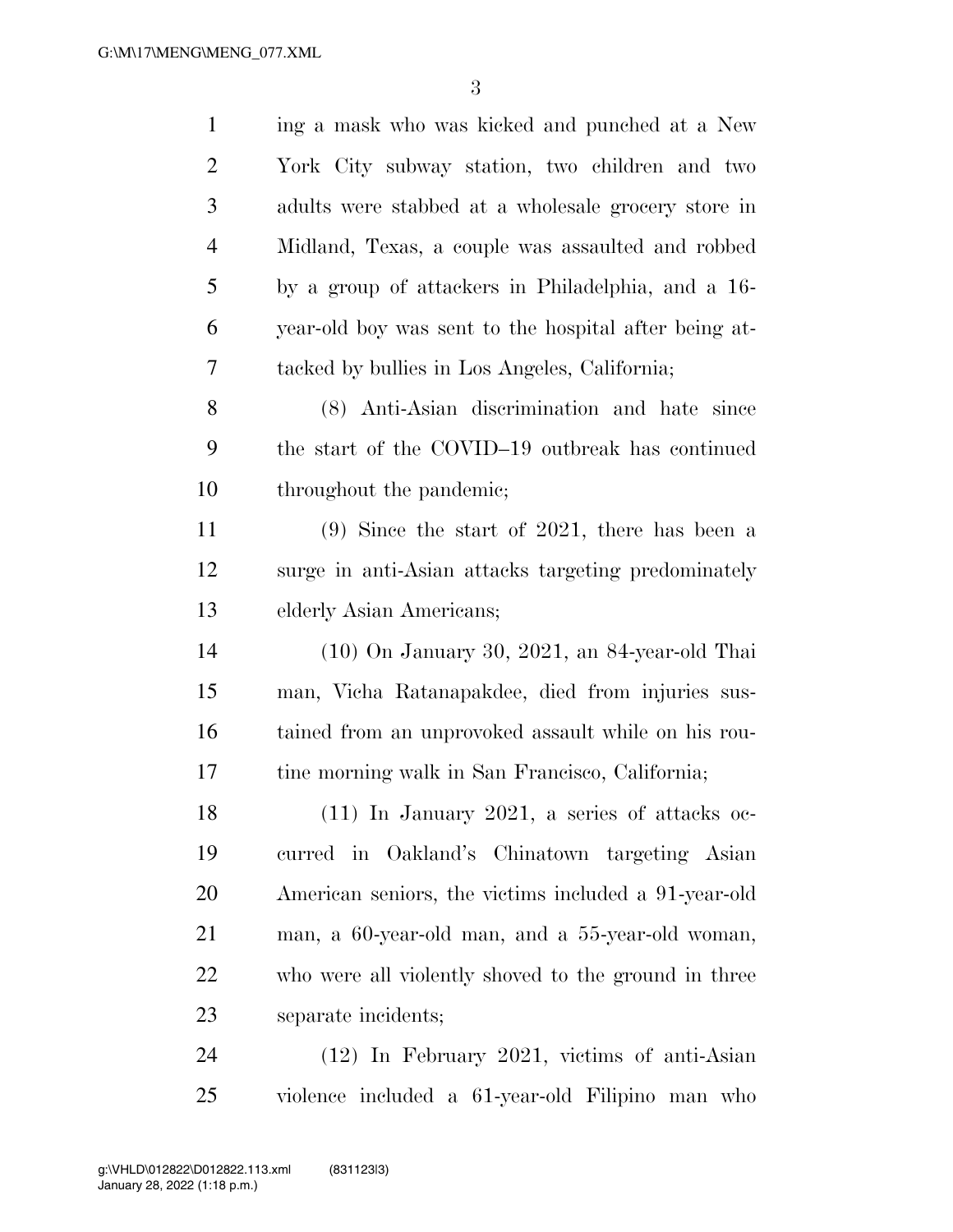| $\mathbf{1}$   | was attacked and slashed across his face on a New       |
|----------------|---------------------------------------------------------|
| $\overline{2}$ | York City subway, a Filipino woman in her 80s who       |
| 3              | was punched in an unprovoked attack while riding a      |
| 4              | trolley in San Diego, and a 52-year-old Asian           |
| 5              | woman who was attacked and forcefully shoved while      |
| 6              | waiting in line outside of a bakery in Flushing, New    |
| $\overline{7}$ | York;                                                   |
| 8              | $(13)$ In December 2021, a 61-year-old Chinese          |
| 9              | man, Yao Pan Ma, died from injuries sustained from      |
| 10             | an unprovoked assault in April of 2021 in New York      |
| 11             | City;                                                   |
| 12             | (14) Anti-Asian racism has also resulted in             |
| 13             | Asian American businesses being targeted for van-       |
| 14             | dalism;                                                 |
| 15             | $(15)$ There are approximately 2 million Asian          |
| 16             | American-owned businesses that generate over \$700      |
| 17             | billion in annual revenue and employ millions of        |
| 18             | workers;                                                |
| 19             | $(16)$ More than 1,900,000 Asian American and           |
| 20             | Pacific Islander older adults, particularly those older |
| 21             | adults who are recent immigrants or have limited        |
| 22             | English proficiency, may face even greater chal-        |
| 23             | lenges in dealing with the COVID-19 pandemic, in-       |
| 24             | cluding discrimination, economic insecurity, and lan-   |
| 25             | guage isolation;                                        |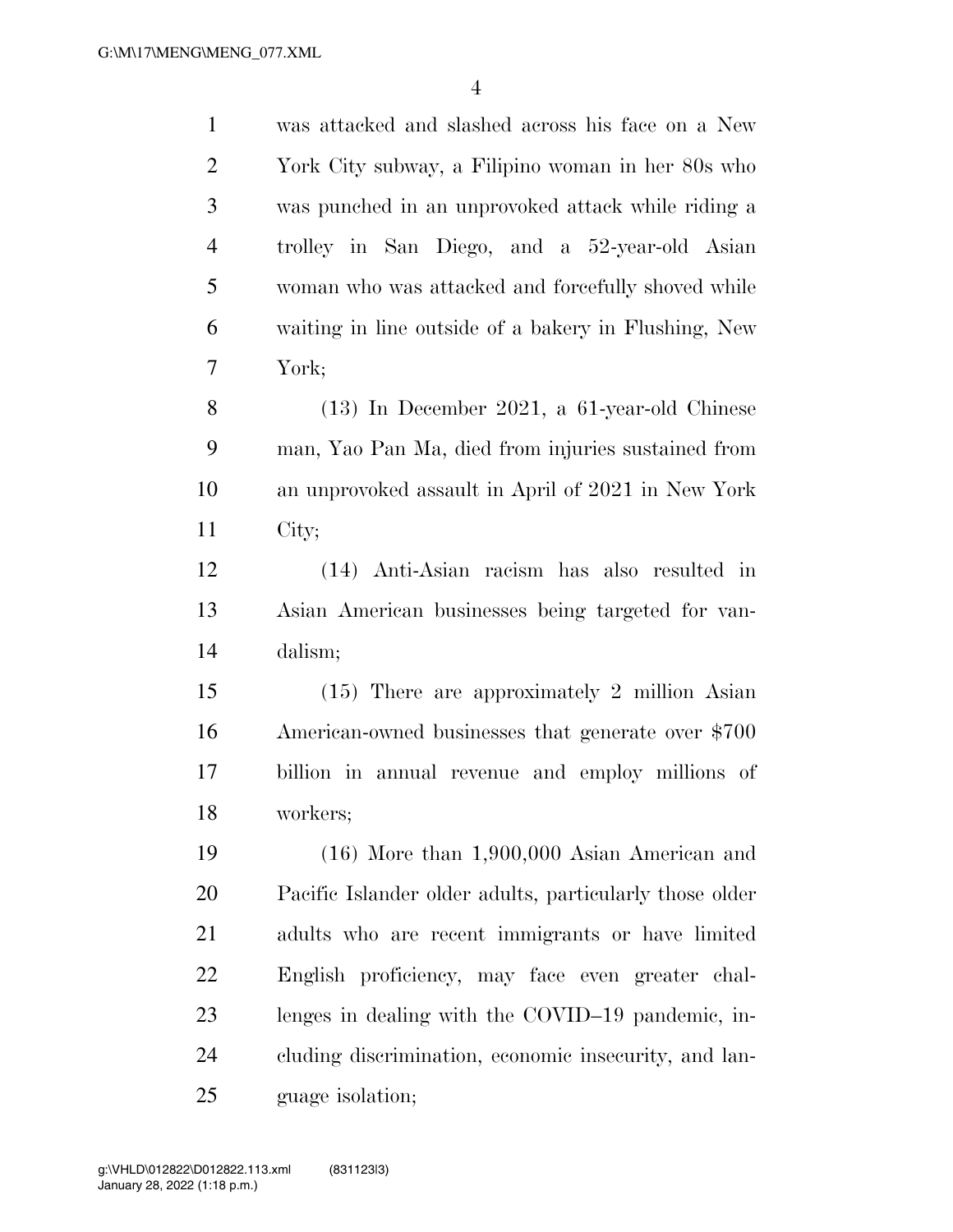| $\mathbf{1}$   | (17) The World Health Organization (WHO)               |
|----------------|--------------------------------------------------------|
| $\overline{2}$ | and the Centers for Disease Control and Prevention     |
| 3              | (CDC) recognize that naming COVID-19 by its geo-       |
| $\overline{4}$ | graphic location or linking it to a specific ethnicity |
| 5              | perpetuates stigma;                                    |
| 6              | $(18)$ In 2015, the WHO issued guidance calling        |
| 7              | on media outlets, scientists, and national authorities |
| 8              | to avoid naming infectious diseases for locations to   |
| 9              | avoid stigmatizing groups of people;                   |
| 10             | $(19)$ On February 27, 2020, the Secretary of          |
| 11             | Health and Human Services stated, "ethnicity is not    |
| 12             | what causes the novel coronavirus" and that it is in-  |
| 13             | appropriate and inaccurate to call COVID-19 the        |
| 14             | "Chinese virus";                                       |
| 15             | $(20)$ On February 28, 2020, Dr. Mitch Wolfe,          |
| 16             | the Chief Medical Officer of the CDC, said, "Stigma"   |
| 17             | is the enemy of public health";                        |
| 18             | $(21)$ On March 10, 2020, Dr. Robert Redfield,         |
| 19             | the Director of the CDC, testified that use of the     |
| 20             | term "Chinese coronavirus" is wrong and inappro-       |
| 21             | priate;                                                |
| 22             | (22) On January 26, 2021, President Biden              |
| 23             | issued a Presidential Memorandum "Condemning"          |
| 24             | and Combating Racism, Xenophobia, and Intoler-         |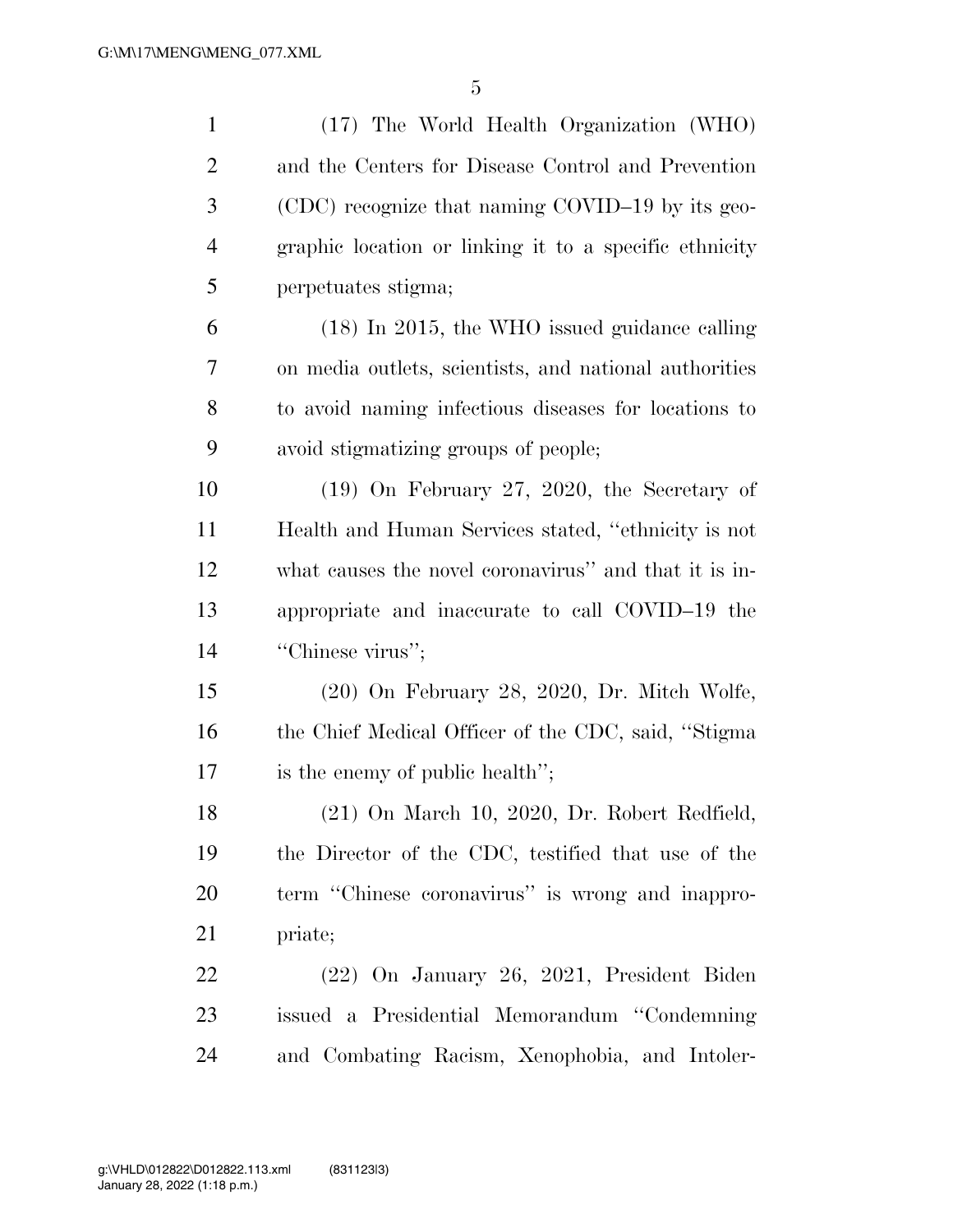| $\mathbf{1}$ | ance Against Asian Americans and Pacific Islanders  |
|--------------|-----------------------------------------------------|
| 2            | in the United States".                              |
| 3            | (b) SENSE OF CONGRESS.—It is the sense of Con-      |
| 4            | gress as follows:                                   |
| 5            | (1) The use of anti-Asian terminology and rhet-     |
| 6            | oric related to COVID-19, such as the "Chinese"     |
| 7            | Virus", "Wuhan Virus", and "Kung-flu", has per-     |
| 8            | petuated anti-Asian stigma.                         |
| 9            | (2) The use of anti-Asian rhetoric has resulted     |
| 10           | in Asian Americans being harassed, assaulted, and   |
| 11           | scapegoated for the COVID-19 pandemic.              |
| 12           | (3) The reprehensible attacks on people of          |
| 13           | Asian descent and the concerning increase in anti-  |
| 14           | Asian sentiment and racism in the United States     |
| 15           | and around the world have no place in a peaceful,   |
| 16           | civilized, and tolerant world.                      |
| $17\,$       | (4) The United States is a diverse country with     |
| 18           | a proud tradition of immigration, and the strength  |
| 19           | and vibrancy of the United States is enhanced by    |
| 20           | the diverse ethnic backgrounds and tolerance of its |
| 21           | citizens, including Asian Americans and Pacific Is- |
| 22           | landers.                                            |
| 23           | (5) The United States Government should en-         |
| 24           | courage foreign governments to use the official and |
| 25           | scientific names for the COVID-19 pandemic, as      |